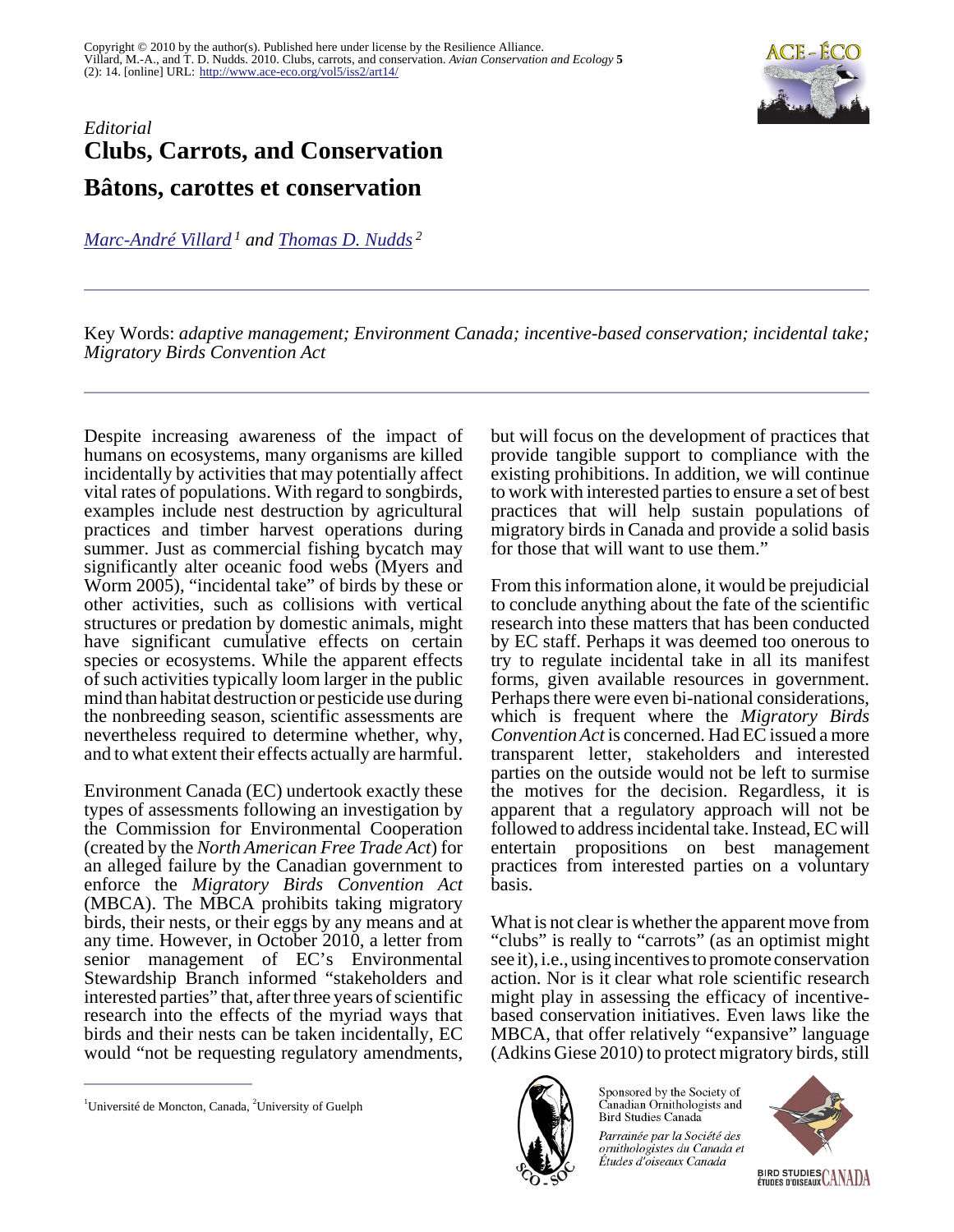authorize government to allow the taking of migratory birds that is compatible with the terms of the legislation and carries out the purposes of the MBCA, for example as part of scientific research, as long as it is approved by authorized bodies. So does endangered species legislation in Canada (and at least one of its provinces, Ontario) allow government to permit activities, as long as the longterm effects of such activities are predicted to benefit species. We hope that the decision not to request regulatory amendments to the MBCA at least signals the government's intent to permit exceptions that will assist scientific analysis of the consequences of incidental take and rigorously evaluate management practices that are hypothesized to be the "best" to mitigate them.

Is there a best way to mitigate impacts of harvesting hay on productivity of grassland bird species? How solid is the evidence that inadvertent destruction of bird nests by timber harvesting significantly reduces the productivity of species affected? Is there solid evidence that the same harvest operations conducted outside the breeding season would have lesser midto long-term impacts on the same species? And how do the effects of other avenues of incidental take – fishing bycatch, wind turbines, lit skyscrapers, and domestic cats – measure up to farming and forestry? The assessments undertaken by Environment Canada might have provided some insights; hopefully, the results will be published one day.

History has shown that conservation incentives weighted to clubs over carrots have not prevented the present state of affairs with respect to the conservation status of many species. The key question does not even pertain to clubs versus carrots; we need a mix of these two approaches. If governments really want to encourage voluntary actions from stakeholders that are designed to benefit conservation, there are only two important questions. First, will governments provide the necessary resources, as incentives to stakeholders, to participate in active adaptive management programs that have the potential to resolve key scientific uncertainties that underpin policy decisions? Second, will governments have the political courage, in the face of strong lobbying by some stakeholders, to permit scientific research in the form of active adaptive management that could reduce ecological uncertainty and its attendant costs? Only then will we be better positioned to learn which "best" management practices really are most efficient for lessening risks to bird species that are posed by incidental take or other potential threats.

En dépit de la sensibilisation grandissante de la population envers les impacts des humains sur les écosystèmes, de nombreux organismes sont tués accidentellement par des activités qui peuvent potentiellement affecter les taux vitaux des populations. En ce qui a trait aux passereaux, la destruction des nids par les opérations forestières ou agricoles durant l'été est un exemple de telles activités. Tout comme les prises accidentelles associées à la pêche commerciale, qui peuvent altérer significativement les réseaux trophiques des océans (Myers et Worm 2005), les "prises accessoires" d'oiseaux reliées à la destruction de nids ou à d'autres phénomènes comme les collisions avec des structures verticales ou la prédation par les animaux domestiques pourraient avoir des effets cumulatifs significatifs sur certaines espèces ou écosystèmes. Bien que les effets apparents de telles activités frappent davantage l'imagination du public que la destruction de l'habitat ou l'utilisation de pesticides en dehors de la saison de nidification, des analyses scientifiques sont tout de même requises afin de déterminer si, pourquoi et dans quelle mesure leurs effets sont dommageables.

Environnement Canada (EC) a entrepris ce type d'analyses suite à une enquête de la Commission de coopération environnementale (créée par l'Accord Nord-Américain de libre-échange)menée en raison de l'incapacité apparente du gouvernement canadien de faire appliquer la Convention concernant les oiseaux migrateurs (CCOM). Selon la CCOM, il est interdit de capturer ou tuer des oiseaux migrateurs ou encore de détruire leurs nids ou leurs œufs, et ce, quelle que soit la manière et en tout temps. Toutefois, en octobre 2010, une lettre provenant de la haute fonction publique de la Direction générale de l'intendance environnementale d'EC informait « toutes les parties intéressées » qu'après trois ans de recherche scientifique sur la myriade de façons dont les oiseaux et leurs nids peuvent faire l'objet de prise accessoire, EC "ne sollicitera pas d'amendements réglementaires liés à la prise accessoire; le ministère va plutôt se concentrer sur le développement de pratiques aidant de façon concrète à se conformer aux interdictions existantes. De plus, nous continuerons de travailler avec les parties intéressées pour créer un répertoire de meilleures pratiques qui aideront à la conservation des populations d'oiseaux migrateurs au Canada et qui procureront une base solide à ceux qui souhaiteront s'en servir."

À partir de cette information, il serait préjudiciable de conclure quoi que ce soit quant au destin de la recherche scientifique effectuée par le personnel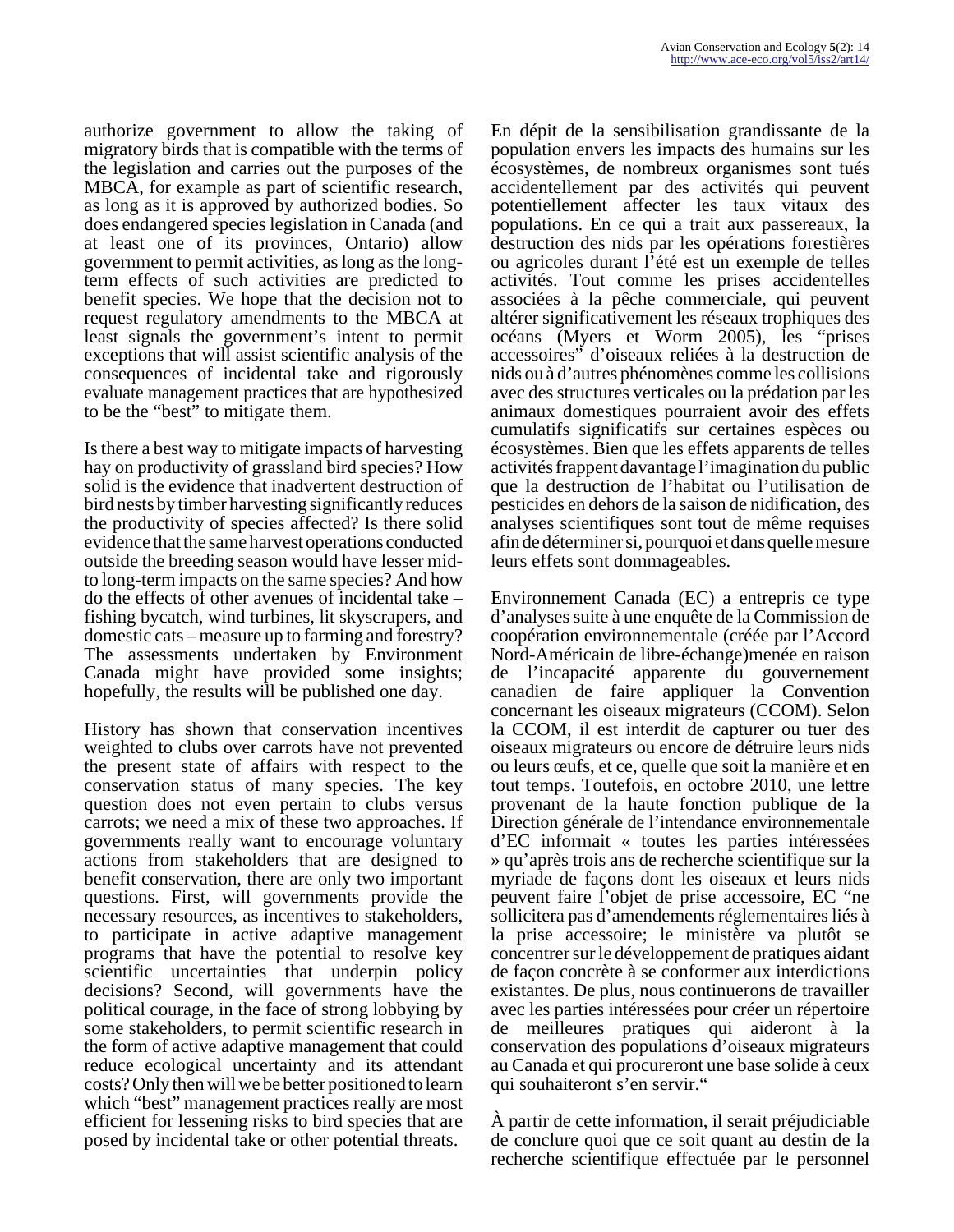d'EC au sujet des prises accessoires. Peut-être a-ton jugé qu'il serait trop onéreux de tenter de réglementer la prise accessoire sous toutes ses formes étant donné les ressources disponibles au gouvernement. De plus, il y avait peut-être des enjeux bi-nationaux, comme c'est souvent le cas lorsqu'il s'agit de la Convention concernant les oiseaux migrateurs. Si EC avait fait preuve de plus de transparence, les intervenants n'auraient pas à spéculer sur les motifs de cette décision. Néanmoins, il semble qu'une approche fondée sur la législation ne sera pas poursuivie dans le dossier des prises accessoires. Au contraire, EC sollicitera des propositions quant aux meilleures pratiques d'aménagement des parties intéressées, et ce, sur une base volontaire.

Un autre aspect de la décision qui ne ressort pas clairement est l'intention véritable d'EC. S'agit-il d'une transition de la méthode du "bâton" vers celle de la "carotte" (le point de vue d'un optimiste), i.e. utiliser des incitatifs pour promouvoir la conservation? Il est également difficile de déterminer le rôle que jouera la recherche scientifique dans l'évaluation de l'efficacité de cette initiative de conservation. Même les lois comme la CCOM, qui reposent sur des formulations très englobantes (Adkins Giese 2010) pour protéger les oiseaux migrateurs autorisent les gouvernements à permettre des prises accessoires dans la mesure où les actions dont il est question sont compatibles avec les termes de la loi et conformes aux objectifs de la CCOM, par exemple à des fins scientifiques et sous réserve d'approbation par les autorités compétentes. De la même façon, la législation sur les espèces menacées du Canada et au moins une de ses provinces, l'Ontario, permet certaines activités dans la mesure où leurs effets prévisibles à long terme seront probablement bénéfiques pour les espèces en question. Nous espérons que la décision de ne pas demander d'amendements aux règlements de la CCOM indique au moins l'intention du gouvernement de permettre des exceptions susceptibles d'encourager l'analyse scientifique des conséquences des prises accessoires et d'évaluer rigoureusement les pratiques d'aménagement présumées les « meilleures » pour en atténuer les effets.

Existe-t-il une meilleure façon d'atténuer les impacts de la récolte de foin sur la productivité des oiseaux des prairies? Jusqu'à quel point la destruction accidentelle de nids d'oiseaux par la coupe forestière a des effets significatifs sur la productivité des espèces affectées? Peut-on prétendre que les mêmes traitements sylvicoles effectués en dehors de la saison de reproduction auraient des conséquences moins grandes à moyen ou à long terme pour les mêmes espèces? Dans quelle mesure les autres phénomènes qui entraînent des prises accessoires – les prises accidentelles dans les filets de pêche, les collisions sur des éoliennes, des gratte-ciel illuminés ou la prédation par les chats domestiques – se comparent aux effets de l'agriculture et de la foresterie? Les évaluations entreprises par Environnement Canada auraient pu fournir des réponses; espérons que leurs résultats seront publiés un jour.

L'histoire a montré que les mesures incitatives pour la conservation fondées sur le bâton plutôt que sur la carotte n'ont pas empêché d'en arriver à l'état actuel en ce qui a trait au statut de conservation de plusieurs espèces. La question clé ne porte pas sur les mérites relatifs du bâton et de la carotte; nous avons besoin d'une combinaison de ces deux approches. Si les gouvernements tiennent vraiment à encourager des gestes volontaires des intervenants ayant pour objectif la conservation, il n'y a que deux questions vraiment importantes. Premièrement, estce que les gouvernements fourniront les ressources, sous forme d'incitatifs aux intervenants, qui leur permettront de participer à des programmes actifs de gestion évolutive ayant le potentiel de résoudre les incertitudes scientifiques clé qui sous-tendent les décisions en matière de politiques? Deuxièmement, est-ce que les gouvernements auront le courage politique, face aux puissants lobbys de certains intervenants, de permettre la recherche scientifique inhérente au concept de gestion évolutive qui pourrait réduire l'incertitude écologique et les coûts qui y sont rattachés? Ce n'est qu'à ce moment-là que nous serons en mesure d'apprendre lesquelles des "meilleures" pratiques de gestion sont effectivement les plus efficaces pour réduire les risques pour les oiseaux que présentent les prises accessoires ou les autres menaces potentielles.

*Responses to this article can be read online at: <http://www.ace-eco.org/vol5/iss2/art14/responses/>*